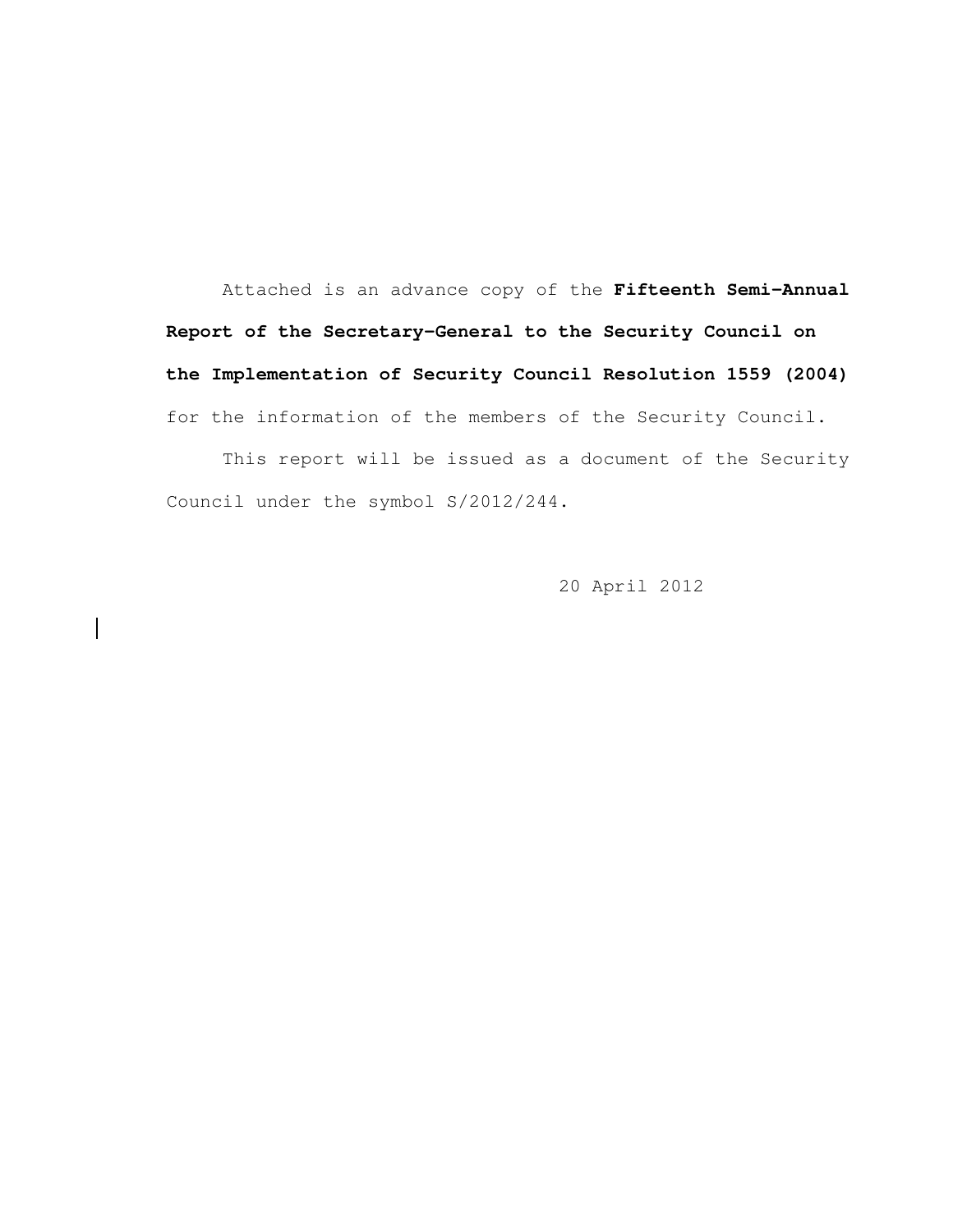# **Fifteenth Semi-Annual Report of the Secretary-General to the Security Council on the Implementation of Security Council Resolution 1559 (2004)**

20 April 2012

#### **I. Background**

1. The present document is my fifteenth semi-annual report on the implementation of Security Council resolution 1559 (2004). It provides a comprehensive assessment of the process of the implementation of the resolution since my last report issued on 19 October 2012 (S/2011/648). It highlights in particular the absence of tangible progress on key provisions of the resolution, and concerns that continue to impede efforts to strengthen Lebanon's sovereignty, territorial integrity and political independence which is the main objective of the resolution.

2. During the period under review, the leadership of Hizbullah has acknowledged publicly for the first time that it had been supported on several levels by the Islamic Republic of Iran since the creation of the militia in 1982.

3. Over the last six months, the deepening crisis in the Syrian Arab republic has continued to affect Lebanon, increasing political polarization and concern that the unrest in Syria could have negative ramifications for Lebanon's stability. It has further stalled processes that are fundamental for the implementation of this and other Security Council resolutions pertaining to Lebanon. In addition, Syrian security forces have continued to carry out operations along the Syrian-Lebanese border, part of which has been mined in recent months. In a number of instances, shooting at or across the border had led to the death or injury of civilians on Lebanese soil.The most recent tragic incident occurred on 9 April when a Lebanese journalist was killed as the car carrying him and two colleagues came under heavy targeted fire from the Syrian army across the border.

#### **II. Implementation of Resolution 1559 (2004)**

4. I am glad to recall that since the adoption of Security Council Resolution 1559 on 2 September 2004, several of its provisions have now been implemented. Presidential and parliamentary elections took place in a free and fair manner. Syria withdrew its troops and military assets from Lebanon in April 2005. Lebanon and Syria established full diplomatic relations in 2009.

5. President Sleiman and Prime Minister Mikati have continued to affirm during the reporting period Lebanon's respect for all United Nations' resolutions. However, against the background of the escalating crisis in Syria there has been yet again no concrete progress towards the implementation of the outstanding provisions of resolution 1559 (2004).The delineation of the Syrian-Lebanese border, which was strongly encouraged by the Security Council in its resolution 1680 (2006), has not yet taken place. Moreover, the existence and activities of Lebanese and non-Lebanese militias continue to pose a threat to the stability of the country and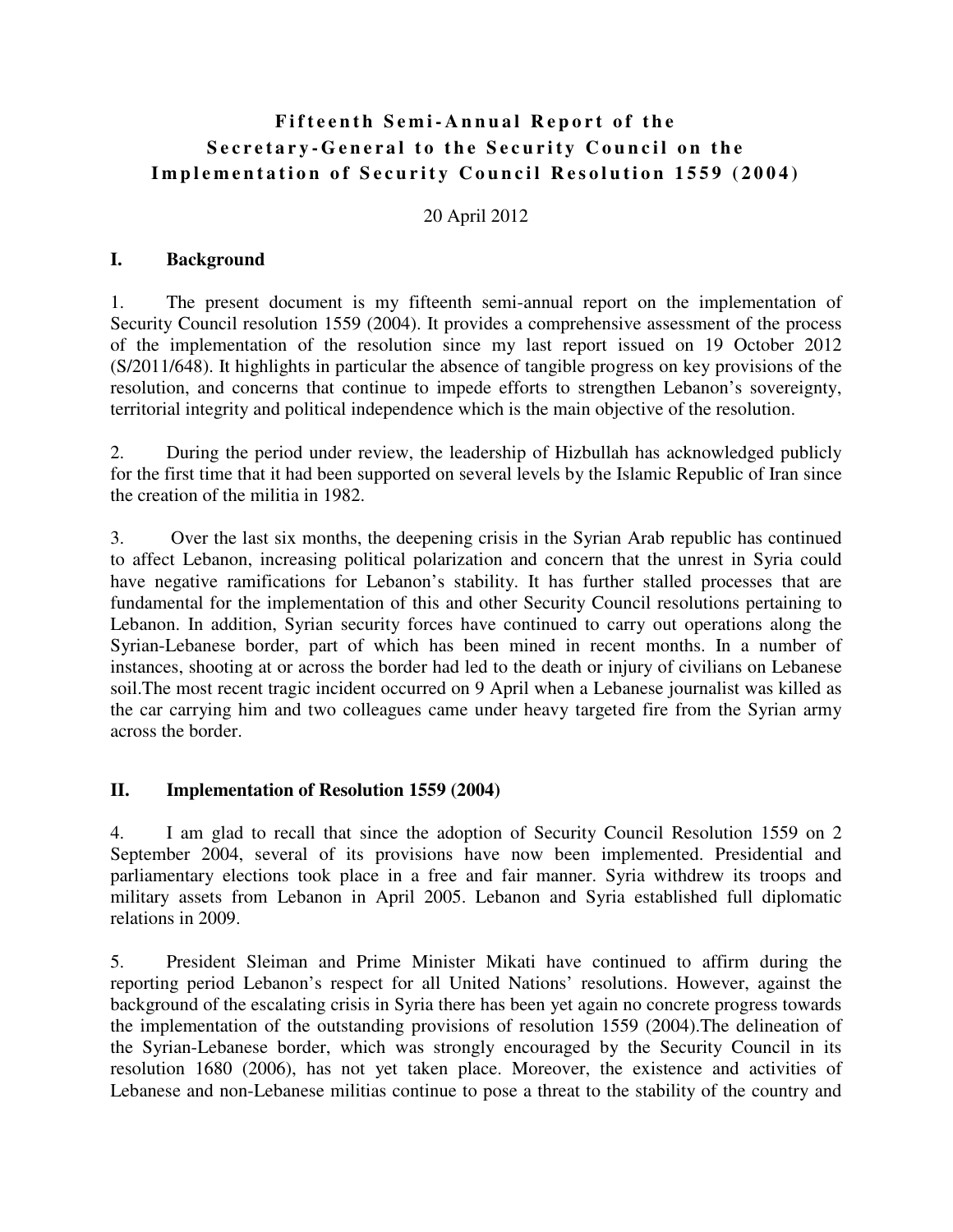the region, and highlight the need for the Government of Lebanon and the Lebanese Armed Forces to increase their efforts to reach a full monopoly on the possession of weapons and the use of force throughout Lebanon.

6. My representatives and I have remained in regular contact with all parties in Lebanon over the reporting period, as well as with relevant regional and international leaders. I visited Lebanon from 13 to 15 January 2012 where I held talks with President Sleiman, Prime Minister Mikati, Speaker Berri as well as a number of representatives of Lebanese parties. During these meetings, I reiterated the United Nations' unwavering commitment to Lebanon's stability and security, as well as the need for Lebanon to meet all of its international obligations, in particular those under relevant Security Council resolutions. In this context, I expressed my deep disappointment for the lack of progress in the implementation of resolution 1559 (2004) for more than two years.

## **A. Sovereignty, Territorial Integrity, Unity, and Political Independence of Lebanon**

7. The objective of resolution 1559 (2004) is to strengthen the sovereignty, territorial integrity, unity, and political independence of Lebanon under the sole and exclusive authority of the Government of Lebanon throughout Lebanon, in line with the Taif Agreement of 1989 to which all the political parties in Lebanon have committed themselves. This goal has remained the highest priority of my efforts to facilitate the implementation of all resolutions pertaining to Lebanon.

8. The Security Council in its resolution 1680 (2006) strongly encourages the Government of the Syrian Arab Republic to respond positively to the request by the Government of Lebanon to delineate their common border. I have continued to encourage Syria and Lebanon to achieve the full delineation of their common border. There has been no progress in the period under review on the delineation of the border between Lebanon and Syria, particularly in the context of the ongoing crisis in Syria. However, I recall that the delineation and demarcation of Lebanon's boundaries remains an essential element to guarantee the country's sovereignty and territorial integrity. It is also a critical step to allow for proper border control. While acknowledging the bilateral nature of border delineation, progress on this matter remains an obligation of the two countries under Security Council resolution 1680 (2006), derived from 1559 (2004).

9. Against the backdrop of the crisis in Syria more than 10,000 Syrian nationals have crossed the border into Lebanon to seek refuge from the fighting and are being assisted by the United Nations and the Government of Lebanon. Separately, during the reporting period the Syrian army has been responsible for incursions, notably in October 2011. There were also crossborder shooting incidents, including one on 9 April in which a Lebanese television cameraman was killed, which I strongly deplored. I called on the Syrian Government to respect Lebanon's sovereignty and territorial integrity in accordance with Security Council resolutions. In relation to the October incidents the Government of Lebanon noted that they had taken place in areas where the border is not delineated or demarcated, or is disputed. This underlines the importance of clear and unambiguous borders between the two countries.

10. The continued occupation by the Israel Defense Forces of the northern part of the village of Ghajar and an adjacent area north of the Blue Line stands in violation of Lebanon's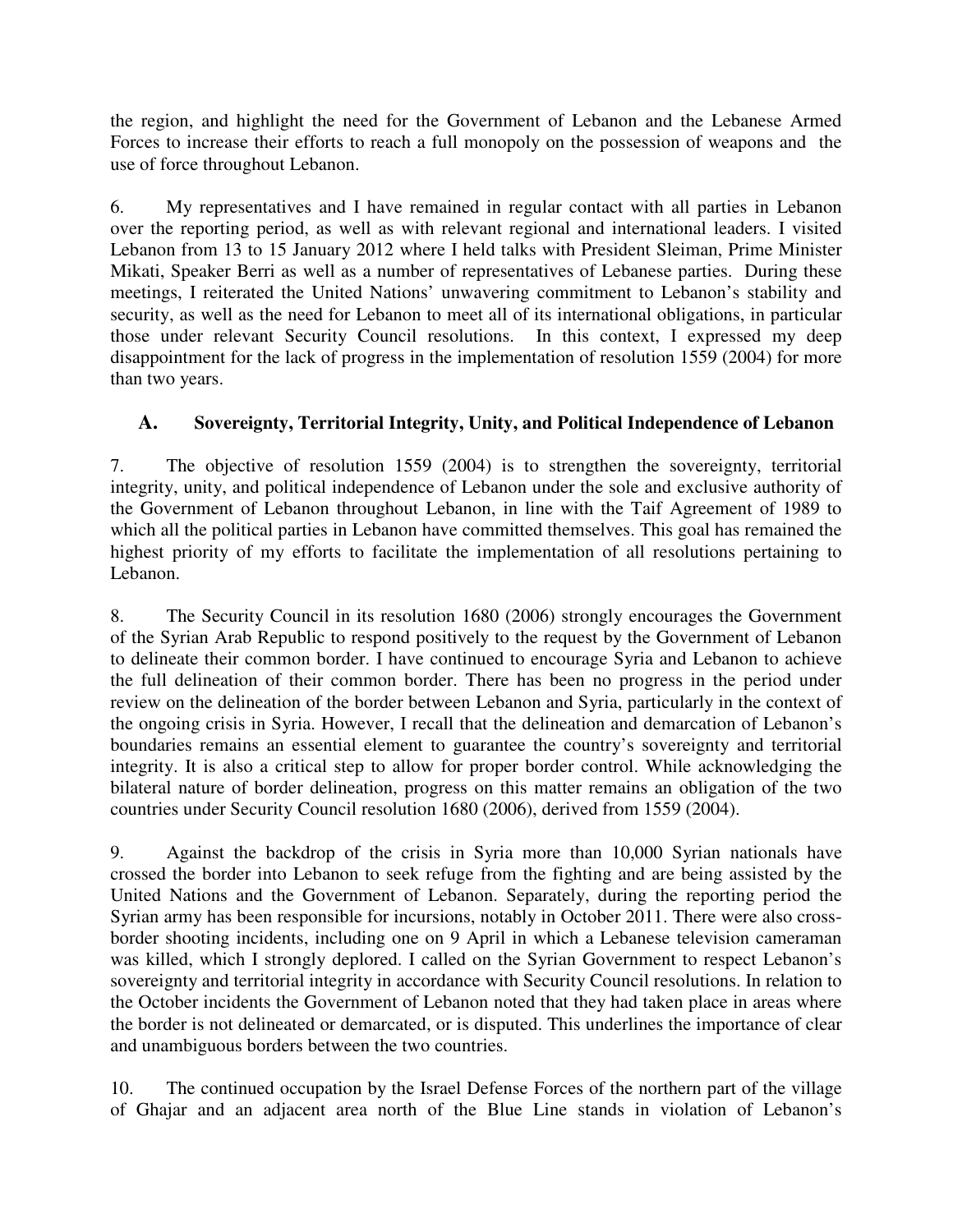sovereignty, and resolutions 1559 (2004) and 1701 (2006). My representatives and I have continued to engage closely with both parties to facilitate the withdrawal of Israeli forces from the area, as detailed in my last report to the Security Council on the implementation of 1701 (2006) (S/2012/214).

11. Efforts in relation to the issue of the Shab'a Farms area have not recorded any progress, as I have still not received any responses from either the Syrian Arab Republic or Israel to the provisional definition of the area contained in my report on the implementation of resolution 1701 (2006), issued on 30 October 2007 (S/2007/641).

12. During the reporting period, the Israel Defense Forces continued to make almost daily intrusions into Lebanese airspace, mainly by unmanned aerial vehicles, but also fighter jets. These overflights are violations of Lebanese sovereignty and resolutions 1559 (2004) and 1701 (2006). The Government of Lebanon has repeatedly protested these violations. I have deplored them and demanded that they cease immediately. Israeli authorities claim in turn that these overflights are carried out for security reasons, citing alleged breaches to the arms embargo enforced pursuant to resolution 1701 (2006).

## **B. Extension of Lebanese Government Control over All Lebanese Territory**

13. The Government of Lebanon has expressed its intention to extend the State's authority over all Lebanese territory as called for by resolution 1559 (2004) and the 1989 Taif Agreement. The Lebanese Armed Forces and the Internal Security Forces play a crucial role in implementing this commitment. However, the ability of the Lebanese State to fully exercise its authority over all of its territory has remained curtailed. A series of security incidents have highlighted once again the threats to the security of Lebanon posed by armed groups outside of the control of the state and by the proliferation of weapons.

14. As I have reported in my last report on the implementation of Security Council resolution 1701 (2006) (S/2012/124), a number of security incidents illustrate the continued fragility and vulnerability of the situation in UNIFIL's area of operations during the reporting period. The most serious incident occurred on 9 December when a roadside explosive device detonated targeting a UNIFIL patrol in the suburbs of Tyre that injured five peacekeepers and two Lebanese civilian bystanders. I condemned this terrorist attack, which was the first against the peacekeeping mission in its area of operations since June 2007. The Government of Lebanon pledged to investigate this attack, and I have reminded Lebanese officials that I expect to review any reports arising from this investigation in the near term.

15. On 29 November, two rockets were fired across the Blue Line. On 11 December, one rocket was fired from South Lebanon towards Israel. On 19 December, four rockets ready to be fired were found by the Lebanese Armed Forces in the UNIFIL's area of operation. I condemned all indiscriminate rocket attacks and urged all parties to exercise maximum restraint. In addition, three explosions occurred in Tyre: two on 16 November and one on 28 December causing damage to property. All these incidents are serious violations of relevant Security Council resolutions as they manifest a presence of unauthorized weapons. The Lebanese authorities and politicians across the political spectrum in Lebanon have condemned all these incidents, which represent attempts to destabilize the situation in the south of Lebanon.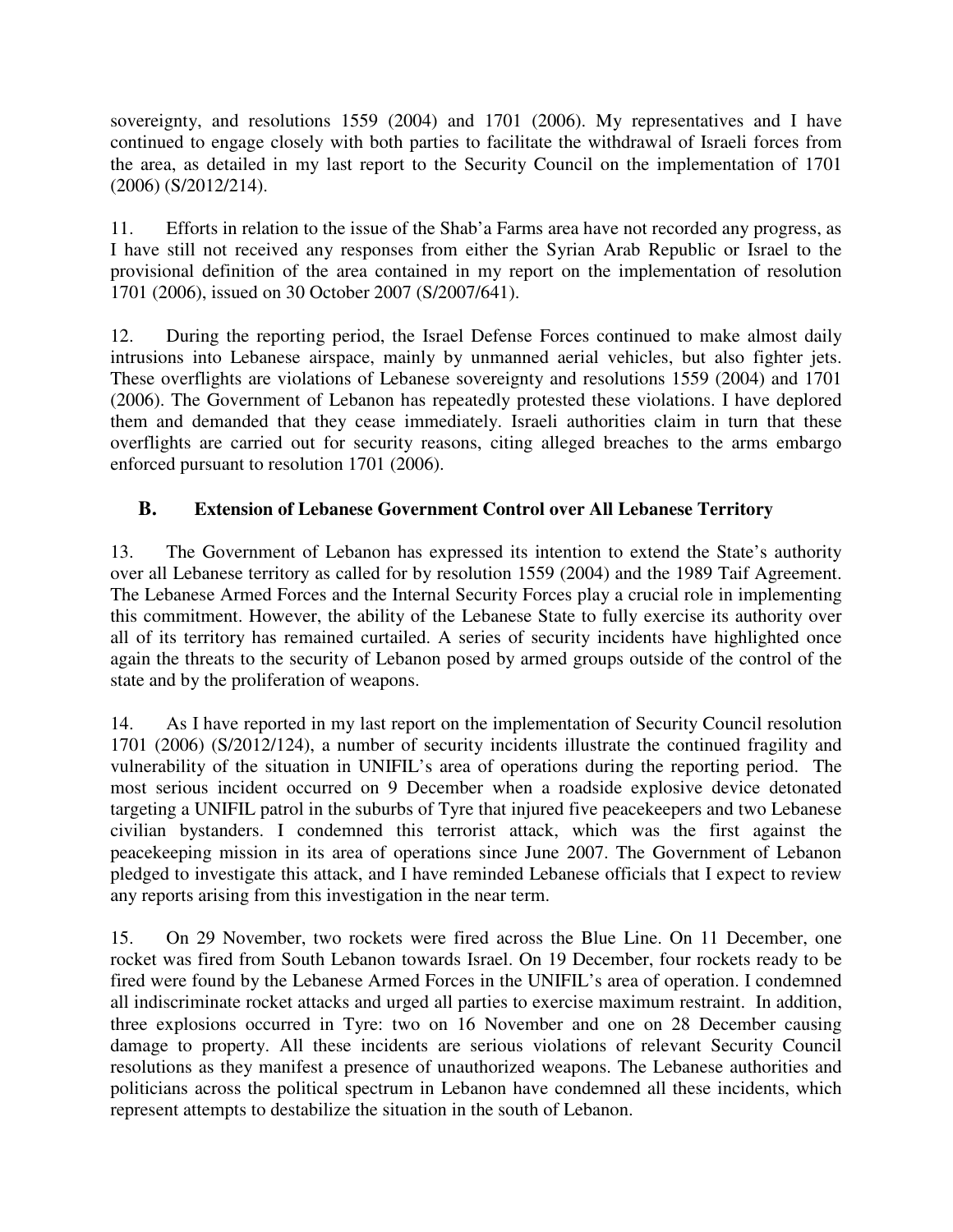16. Over the reporting period, on some occasions, UNIFIL faced again restrictions to its freedom of movement in its area of operations, which in some instances have endangered the safety and security of the UN peacekeepers. The freedom of movement of UNIFIL and the security and safety of its personnel are integral to the effective execution of the Force's mandate. I condemned such restrictions on UN Peacekeepers' freedom of movement. The primary responsibility for ensuring the security and the freedom of movement of UNIFIL in its area of operations lies with the Government of Lebanon, including the Lebanese Armed Forces and the Internal Security Forces.

17. The reporting period has been marked by demonstrations of solidarity or protests in relation to the evolving situation in Syria. A worrisome incident took place on 10 February when fighting broke out between members of the Alawite and Sunni communities in the northern city of Tripoli resulting in three people killed, and more than 20 injured, including members of the Lebanese Armed Forces. The Lebanese Armed Forces successfully intervened to halt the fighting.

18. Taken together the incidents listed above, in addition to the assassination attempt on 4 April on the leader of the Lebanese Forces Samir Geagea, are indicative yet again of the ongoing security threats in the country and the proliferation of weapons held by non-state actors. They are also a reminder that the Lebanese authorities should do more to impose law and order throughout the country.

19. Security sources in Lebanon have continued to report shootings and explosions in and around para-military infrastructures in the Eastern Beka'a Valley belonging to the Popular Front for the Liberation of Palestine – General Command and Fatah al-Intifadah headquartered in Damascus, confirming that para-military training occur in these facilities. The permanent presence of such bases along the Syrian-Lebanese border adds to the general porosity of parts of the land border and poses a challenge for the control of the border by the Lebanese security forces. It also makes the delineation of the border more difficult.

20. With regard to Lebanon's border with the Syrian Arab Republic, there continue to be reports of illegal arm transfers now allegedly taking place in both directions. Several Member States have continued to express deep concern over the illegal transfer of weapons across the land borders. Lebanese officials acknowledge the porous nature of the border and the possibility that arms smuggling occurs. I take these reports very seriously but the United Nations does not have the means to verify them independently. I have raised this matter with Lebanese officials during my visit to Beirut and urged them to increase efforts in a more systematic way to ensure a strict control along the border. The Lebanese Armed Forces informed the United Nations that the deterioration of the security situation in Syria had prompted it to adopt increased measures for the control of the border in order to prevent the entry of arms and military personnel into and out of Lebanon.

21. Given the above mentioned concerns and continued existence and activities of militias in Lebanon, improving the management and control of Lebanon's land borders is critical to prevent the illegal flow of weapons to armed groups. Despite the commitment expressed by the Lebanese Government to adopt a comprehensive national strategy for border management, little concrete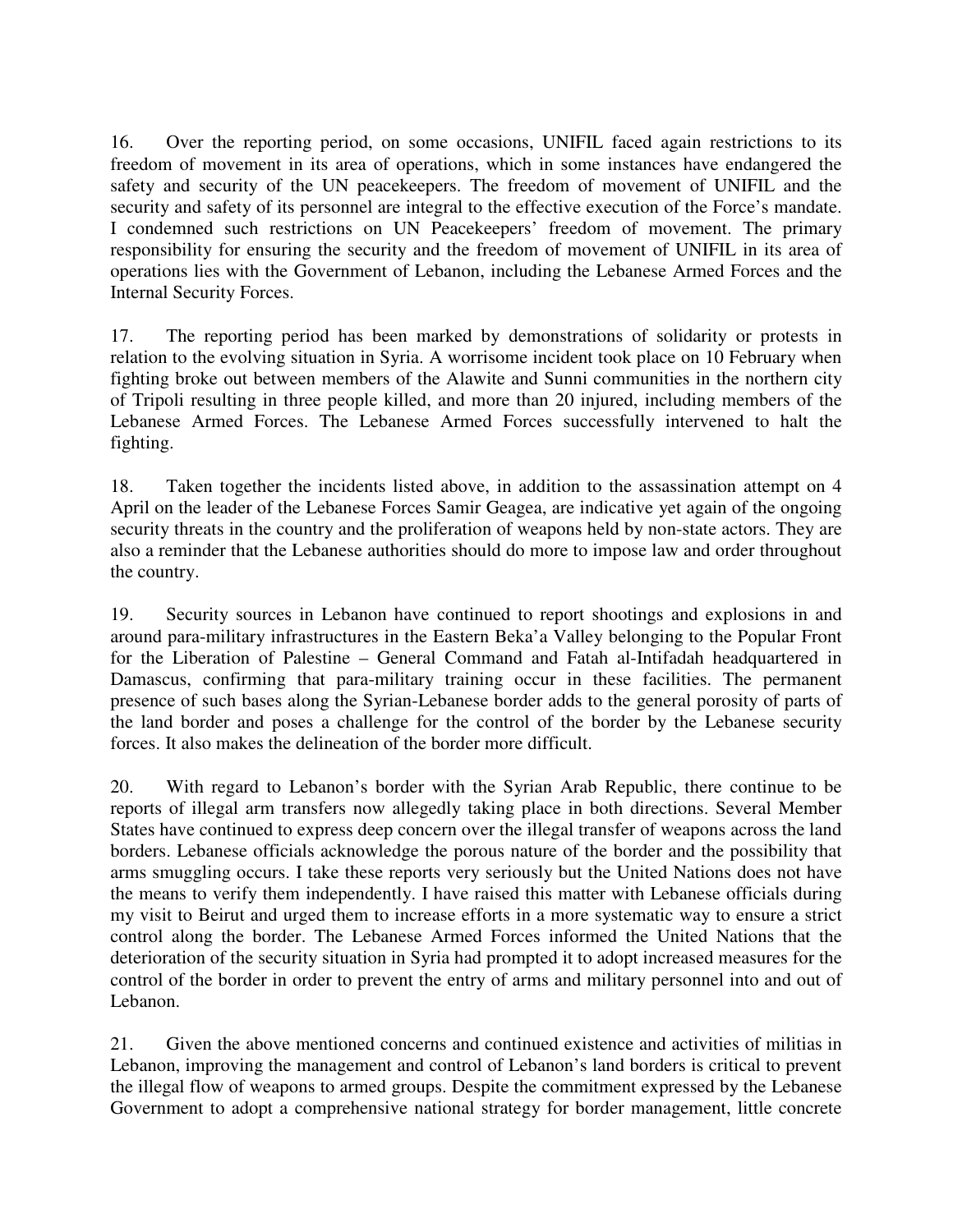progress has been accomplished on this matter in recent months. In addition, it is an obligation under Security Council resolution that all states take the necessary measures in order to prevent the transfer of arms to groups outside the control of the Government of Lebanon. This is a critical factor for stability in Lebanon and the region.

# **C. Disbanding and Disarmament of Lebanese and non-Lebanese Militias**

22. In its resolution 1559 (2004), the Security Council calls for the disarming and disbanding of all Lebanese and non-Lebanese militias. This key remaining provision of the resolution is yet to be implemented. It re-affirms a decision that all Lebanese committed themselves to in the Taif Accord in 1989, in the aftermath of the civil war. This agreement led at the time to Lebanese militias - with the exception of Hizbullah - giving up their weapons. This agreement must be preserved and implemented by all in order to avoid the spectre of a renewed confrontation amongst the Lebanese.

23. Lebanese and non-Lebanese militias continue to operate in the country outside of the Government's control in serious violation of resolution 1559 (2004). While several groups across the political spectrum in Lebanon possess weapons outside Government control, the armed component of Hizbullah is the most significant and most heavily armed Lebanese militia in the country, reaching almost the capacities of a regular army. The leadership of Hizbullah aknowledges that it maintains a substantial military arsenal. Hizbullah is also a Lebanese political party which is part of the current Government coalition. In addition, there are a series of Palestinian armed groups operating in the country inside and outside the refugee camps.

24. Over the reporting period, there has been no tangible progress towards the disbanding and disarming of Lebanese and non-Lebanese militias as called for in the Taif Accord and resolution 1559 (2004). During my visit to Lebanon last January, I indicated to my Lebanese interlocutors both privately and publicly of the serious risks that the continued existence of these militias in the country poses to the stability of the country and domestic peace. I urged them to address this matter without further delay, as it is their obligation under Security Council resolution 1559 (2004). Since the adoption of the resolution in 2004, with the exception of the National Dialogue of 2006 that took some preliminary decisions on this matter that were never implemented, no concrete steps have been taken to address this crucial issue which stands at the heart of the sovereignty and the political independence of Lebanon. Meanwhile, since the passing of the resolution, several Lebanese groups and individuals have spoken up against the presence of militias in the country, in particular Hizbullah. The continued existence of Lebanese and non-Lebanese militias undermines the rights of every Lebanese citizen to live without fear of physical harm and the consolidation of Lebanon as a democratic state and the stability of the country and the region.

25. The issue of Hizbullah's weapons has remained central to political debate in Lebanon. I recall that the previous tenuous Lebanese consensus on the legitimacy of the arms of Hizbullah has broken down. Opposition figures have singled out Hizbullah's weapons as a destabilizing factor in the country and an obstacle for democracy, as many Lebanese see the continued existence of such arms as an implicit threat for use within Lebanon, bearing in mind the events of May 2008. On its part, Hizbullah rejected those statements and claims that its arsenal separate from that of the Lebanese state is for defensive purposes against Israel.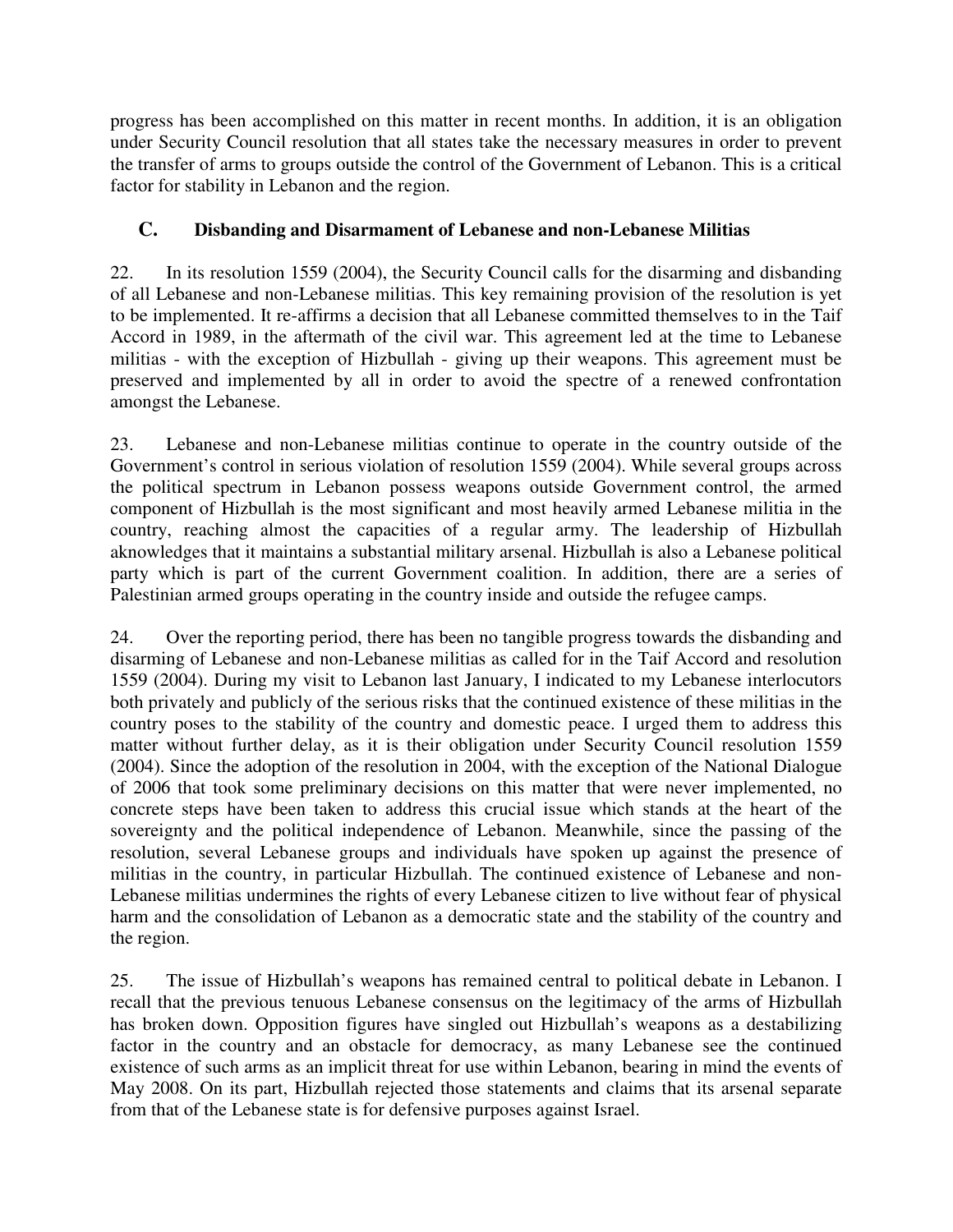26. In several public pronouncements over the last six months, the leadership of Hizbullah stated that it has upgraded the strength of its military capabilities and will seek to continue to do so in blatant defiance of resolution 1559 (2004). In addition, it has disclosed publicly that since the creation of the militia in 1982, the Islamic Republic of Iran had provided it on a regular basis with political, moral, financial and logistical support, in violation of relevant Security Council resolutions.

27. On several occasions, I have stated my firm conviction that the disarmament of Hizbullah and other militias can best be achieved through a Lebanese-led political process, that will achieve the ultimate goal that there are no weapons or armed forces in Lebanon other than those of the Lebanese State. For that purpose, I recall that the Lebanese leaders had reconvened the National Dialogue after the May 2008 events, the main mandate of which was to develop a national defense strategy that would address the critical issue of weapons outside the control of the state. Regrettably, this forum has not met since 4 November 2010, thereby leaving this sensitive matter for Lebanon's stability unaddressed.

28. President Sleiman has expressed on numerous occasions, including to me, his intention to reconvene the National Dialogue. However, there is no indication at this stage that it will happen soon. The 14 March alliance participants have announced they would only attend if the forum discusses Hizbullah's military arsenal. The latter request was rejected by Hizbullah and its allies which would not oppose reconvening the National Dialogue if it were to stick to the generic formula of the development of a "national defence strategy".

29. With regard to the situation of Palestinians in Lebanon, the leadership of the Palestine Liberation Organization (PLO) has reiterated its call upon all Palestinians in Lebanon to respect the sovereignty and political independence of Lebanon and adhere to Lebanese law and security requirements.

30. The situation in most of the 12 Palestinian refugee camps in Lebanon has remained relatively stable, with the exception of Ain al-Hilweh. Occasional security incidents and interfactional clashes continued to occur in the camp. In particular, two bodyguards were killed on 14 and 18 December 2011 during assassination attempts against a Fatah security official. In addition, the Lebanese Armed Forces have seized weapons bound for the camp. The threat of internal violence that could potentially spill over into surrounding areas still exists in a number of camps as some of them continue to provide safe haven for those who seek to escape the authority of the State.

31. In March, the Government of Lebanon disclosed that it had discovered a terrorist cell affiliated to Al-Qaida that planned attacks on the Lebanese army. It alleged that the cell had branches in Ain al-Hilweh refugee camps. The Lebanese army has urged the Palestinian factions inside the camp to hand over the members of the cell, in particular its leader who is reportedly residing there.

32. The humanitarian conditions of Palestinian refugees in Lebanon have remained dire and precarious. Prime Minister Mikati pledged that his government would do its best to improve their living conditions. The long awaited decree to implement amendments to the labour and social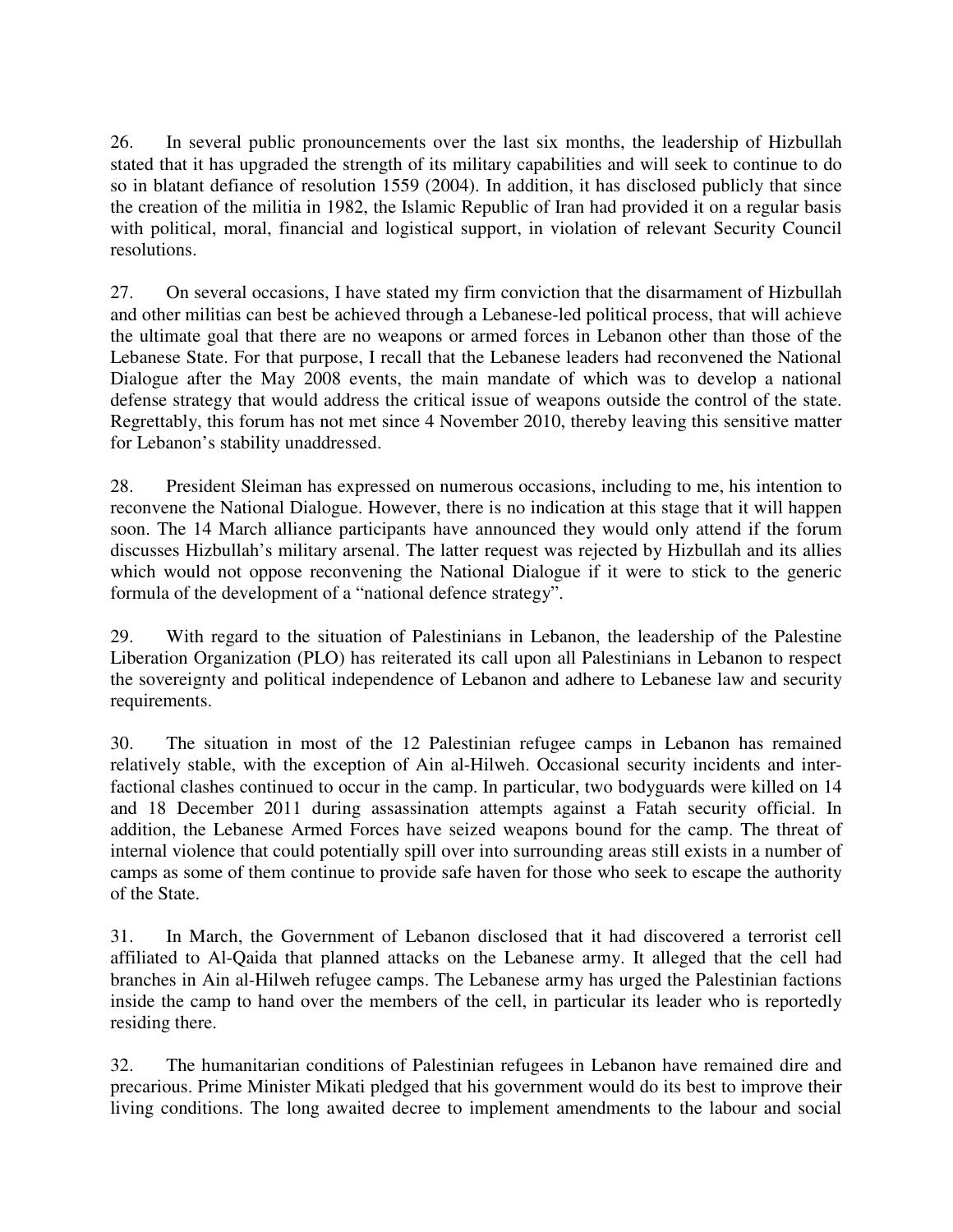code already agreed by the Lebanese Parliament in 2010 to facilitate the access of Palestinian workers to the labour market was signed on 21 February by the outgoing Minister of Labour but was immediately withdrawn for further consideration by his successor. The United Nations continues to urge the Lebanese authorities to improve the conditions in which Palestinian refugees live in Lebanon, without prejudice to the eventual resolution of the Palestinian refugee question in the context of a comprehensive peace agreement in the region, in particular given the detrimental effects of dismal living conditions on the wider security situation.

33. Lebanese authorities have acknowledged the existence of good cooperation between the Lebanese Armed Forces and Palestinian security officials in the camps. However, with the exception of the Nahr Al-Bared camp, Lebanese authorities do not maintain a permanent presence inside the camps, despite the fact that the Cairo agreement of 1969 – which permitted the presence of Palestinian armed forces in the refugees' camps - was annulled by the Lebanese parliament in 1987. More will need to be done to contain tensions and potential violence in the camps.

34. The presence of Palestinian armed groups outside the camps continues to challenge the ability of Lebanon to exercise full sovereignty over its territory. In spite of the decision taken in 2006 by the National Dialogue, and confirmed in subsequent meetings of the National Dialogue, no progress was made with regard to dismantling the Damascus-headquartered PFLP-GC and Fatah Al-Intifada military bases in the country. All but one of these bases are located along the Syrian-Lebanese border. Their presence continues to compromise Lebanese sovereignty and governmental authority. It also poses a challenge to the effective control of the eastern border between Lebanon and the Syrian Arab Republic. I have called consistently upon the Lebanese authorities to dismantle the PFLP-GC and Fatah Al-Intifada military bases, and on the Government of the Syrian Arab Republic to cooperate with these efforts.

#### **III. Observations**

35. I am disappointed that there has been yet again no further progress towards the implementation of the remaining provisions of resolution 1559 (2004) over the last six month. I am concerned by the stagnation in the process of the implementation of the resolution that could lead to the erosion of the provisions already implemented. While I am aware that the remaining provisions of the resolution to be implemented are the most difficult and sensitive, and that the situation in the region has not been conducive to further progress on the outstanding provisions of resolution 1559 (2004), it is in the best interest of Lebanon and the Lebanese to make progress towards the full implementation of the resolution for the long-term stability of the country and the region. Much work lies ahead for the full implementation of resolution 1559 (2004).

36. Lebanon has witnessed relative political stability over the reporting period. However, this calm is very fragile, and increasingly vulnerable to the deterioration of the situation in Syria. I am deeply concerned about the impact of the crisis in the Syrian Arab Republic on the political and security situation in Lebanon. The Lebanese political leaders have widely different views on events inside Syria and it is of paramount importance that they all protect Lebanon from potential repercussions. In this regard, I commend the Government of Prime Minister Mikati for its efforts to date to ensure that the negative impact of the crisis in Syria on Lebanon is limited.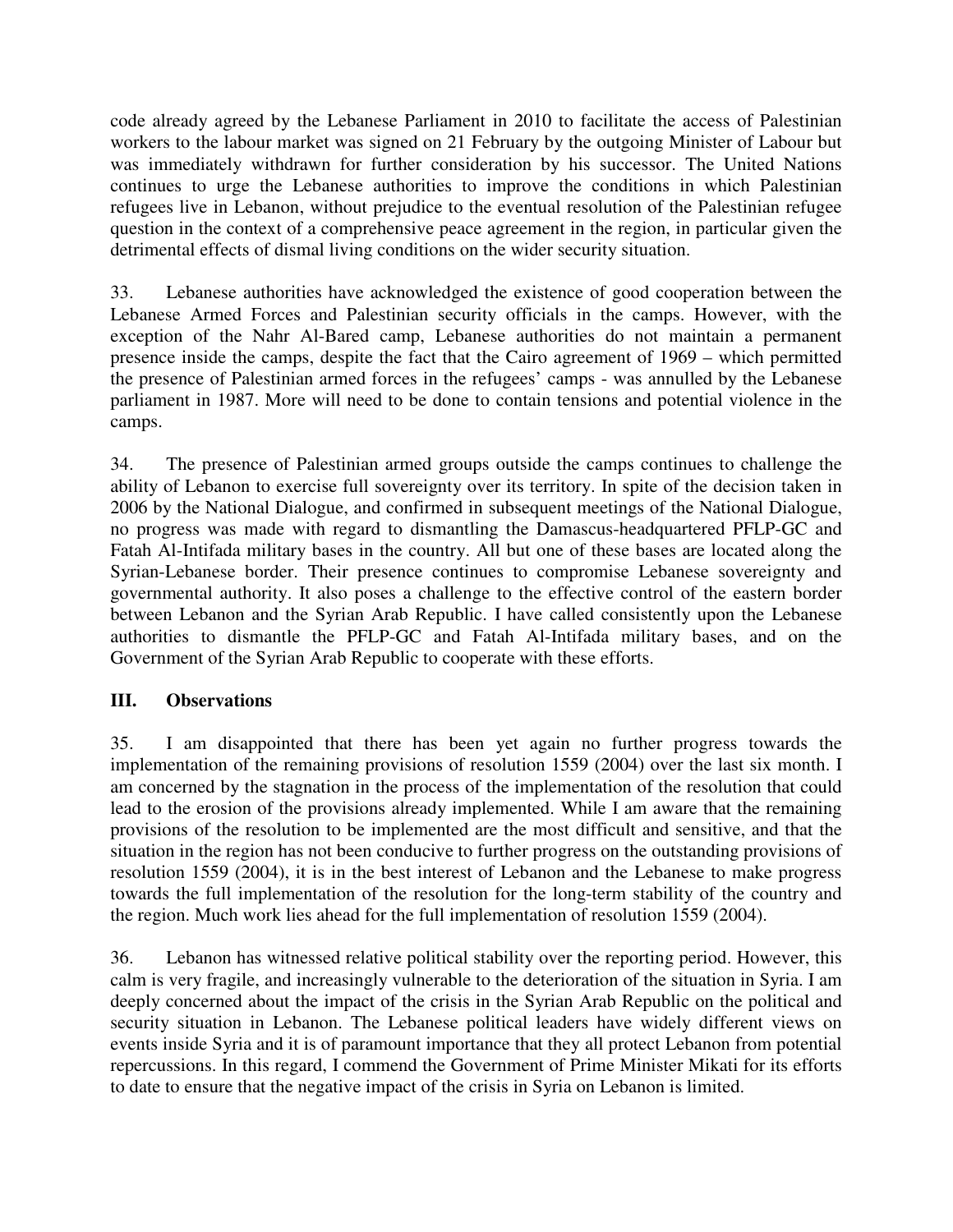37. I deplore the violent actions of the authorities of the Syrian Arab Republic along the Lebanese-Syrian border that resulted in death and injury. These actions are unacceptable. I call upon the Government of Syria immediately to cease all such actions, and to respect Lebanon's sovereignty and territorial integrity in accordance with Security Council resolution 1559 (2004).

38. The proliferation of weapons outside the State's authority combined with the continued existence of heavily-armed militias are of great concern to me for the stability of Lebanon. The presence of Hizbullah and other armed groups hampers the full implementation of resolution 1559 (2004). Armed groups defying the control of the State are incompatible with the objective of strengthening Lebanon's sovereignty and political independence and with the protection of Lebanon's unique pluralistic system and the rights of Lebanese citizens. I condemn the possession and the use of illegal weapons wherever they occur in Lebanon, in particular in populated areas. For this reason, I appeal once again to all parties and States to immediately halt all efforts to keep, transfer and acquire weapons, and build para-military capacities outside the authority of the State. All foreign financial and material support for Lebanon must be channelled transparently through the Government of Lebanon only.

39. I took careful note during my last visit to Lebanon that the issue of Hizbullah's military arsenal constitutes a central bone of contention in the political debate in Lebanon with confessional overtones, but with implications for all Lebanese. The maintenance by Hizbullah of sizeable sophisticated military capabilities outside the control of the Government of Lebanon creates indeed an atmosphere of intimidation and represents a key challenge to the safety of Lebanese civilians and to the Government's monopoly on the legitimate use of force. It puts Lebanon in violation of its obligations under resolution 1559 (2004) and constitutes a threat to regional peace and stability. I call yet again upon the leaders of Hizbullah to immediately disarm and limit their activities to that of a Lebanese political party, consistent with the requirements of the Taif Agreement and resolution 1559 (2004). In a democratic State, a political party cannot maintain its own militia. This remains a fundamental anomaly that is incompatible with Lebanon's high ideals of the protection of human rights and democracy.

40. I also call upon the leadership of Hizbullah to stop all efforts to acquire weapons and build para-military capacities outside the authority of the State. As Hizbullah maintains close ties with a number of regional states, in particular with the Islamic Republic of Iran as acknowledged publicly by the Secretary-General of the militia himself, I call upon these States to encourage the transformation of the armed group into a solely political party and its disarmament, consistent with the requirements of the Taif Agreement and resolution 1559 (2004), in the best interests of regional peace and stability.

41. I am deeply disappointed that the provision of the resolution calling for the disbanding and disarming of all Lebanese and non-Lebanese militias has remained unaddressed for a long time. Such arms inherently jeopardize and undermine the ability of the State to exercise full sovereignty and control over its territory, as called for by the Taif Agreement and resolution 1559 (2004). This applies in particular to the considerable military capabilities that Hizbullah continues to maintain. It puts Lebanon in violation of its international obligations.

42. I remain convinced that the disarmament of armed groups in Lebanon, particularly Hizbullah, can best be achieved through a Lebanese-led cross partisan political process, though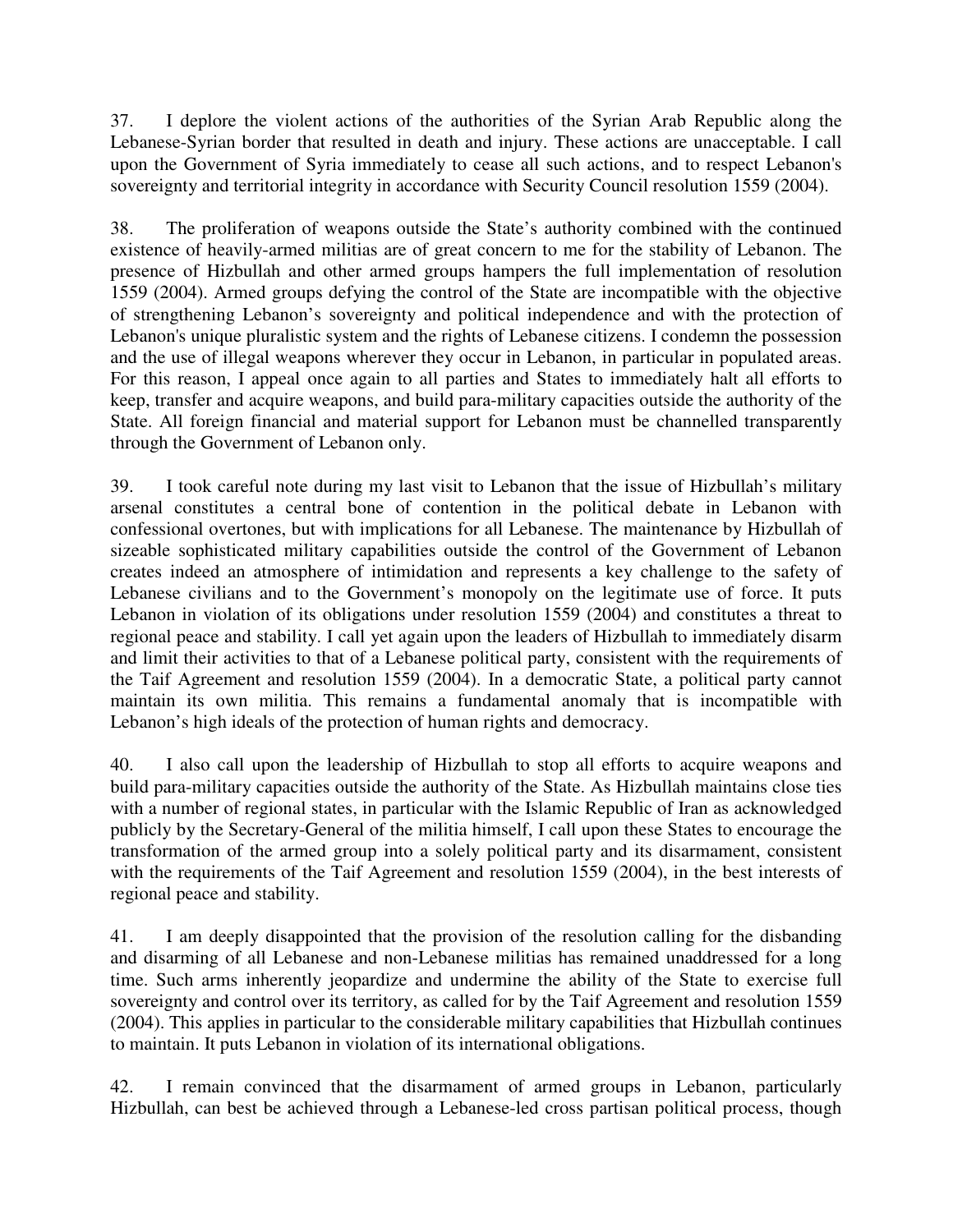this process cannot make headway until external actors cease their military support to Hizbullah and the group itself accepts to discuss its arsenal in good faith. I regret that the National Dialogue has not reconvened since November 2010. Irrespective of the particular composition of the government, the authority of the Lebanese State can only be consolidated through progress on the issue of arms beyond its control. Lebanon can and must revitalise the efforts to address the challenge posed by the continued presence of arms outside the authority of the Lebanese State either through the National Dialogue or other means it may deem appropriate. I urge the Lebanese leaders to resume and accelerate their discussions on the development of a national defence strategy and to achieve tangible progress. The end result of such a process must be that there are no weapons without the consent of the Government of Lebanon and no authority other than that of the Government of Lebanon. I therefore call upon President Sleiman and Prime Minister Mikati to take tangible measures in this regard without delay.

43. I also encourage President Sleiman and the Government of Prime Minister Mikati to finally implement decisions taken in the past by the National Dialogue, such as the dismantling of Palestinian military bases maintained by the Damascus-Headquartered PFLP-GC and Fatah al-Intifada outside the refugee camps. The commitment of the government's policy platform to the implementation of previous National Dialogue decisions must be materialized. These bases, most of which straddle the border between Lebanon and Syria, undermine Lebanese sovereignty and challenge the country's ability to manage its land borders. Mindful that these two militias maintain close regional ties, I expect the Government of the Syrian Arab Republic to act constructively in this process.

44. I remain concerned by the conditions of hardship inside Palestinian refugee camps. I call on the Government of Lebanon to implement amendments to the Lebanese Labour Code and Social Security Law adopted in August 2010, so as to improve the employment prospects of Palestinian refugees. Moreover, the Government of Lebanon and donors should support and strengthen the work of UNRWA to ensure fundamental improvements in the living conditions of Palestinian refugees. Such progress would not prejudice the eventual resolution of the Palestinian refugee question in the context of a comprehensive regional peace agreement.

45. The profound political and humanitarian crisis in Syria has further hindered progress towards the delineation and demarcation of the border between Lebanon and Syria. I regret the absence of progress and urge the two countries to move forward on this issue, which has a significant impact on enhancing border control. The delineation of the border is critical to a positive relationship between the two countries.

46. I urge the Government of Lebanon to move forward and adopt and implement a comprehensive border management strategy in the coming period. Doing so would enable better control of Lebanon's international borders and prevent the illegal transfers of arms in both directions. This has become even more pressing in the context of the events in the neighbouring Syrian Arab Republic and would help stemming potential negative repercussions.

47. I deplore Israel's continued violations of Lebanon's sovereignty and territorial integrity. I call upon Israel to adhere to its obligations under relevant Security Council resolutions and withdraw its forces from the northern part of the village of Ghajar and an adjacent area north of the Blue Line, and cease its overflights of Lebanese airspace that raise tension, undermine the